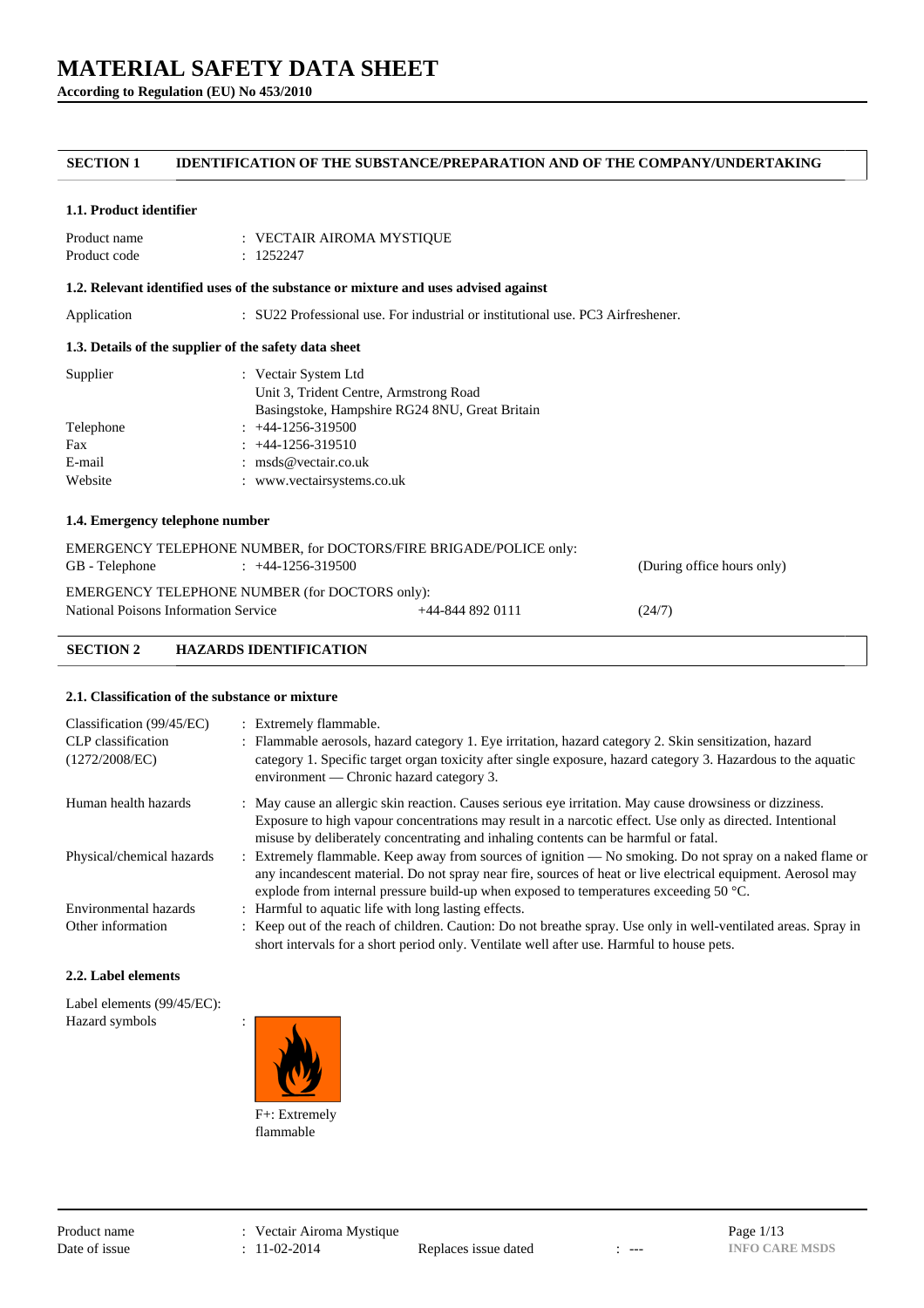**According to Regulation (EU) No 453/2010**

| R- and S-phrases                                    | : R12<br>S <sub>2</sub><br>S <sub>16</sub><br>S <sub>23</sub> Aerosol<br>S <sub>51</sub>                                                                                                                       | Extremely flammable.<br>Keep out of the reach of children.<br>Keep away from sources of ignition - No smoking.<br>Do not breathe spray.<br>Use only in well-ventilated areas.                                                                                                                                                                                                                                                                                                                                                                                                                                                                                                                                                                     |
|-----------------------------------------------------|----------------------------------------------------------------------------------------------------------------------------------------------------------------------------------------------------------------|---------------------------------------------------------------------------------------------------------------------------------------------------------------------------------------------------------------------------------------------------------------------------------------------------------------------------------------------------------------------------------------------------------------------------------------------------------------------------------------------------------------------------------------------------------------------------------------------------------------------------------------------------------------------------------------------------------------------------------------------------|
| Additional labelling                                |                                                                                                                                                                                                                | : Important: Pressurized container; protect from sunlight and do not expose to temperatures exceeding 50°C.<br>Do not pierce or burn, even after use. Do not spray on a naked flame or any incandescent material.                                                                                                                                                                                                                                                                                                                                                                                                                                                                                                                                 |
| Label elements (1272/2008/EC):<br>Hazard pictograms |                                                                                                                                                                                                                |                                                                                                                                                                                                                                                                                                                                                                                                                                                                                                                                                                                                                                                                                                                                                   |
| Signal word                                         | : Danger                                                                                                                                                                                                       |                                                                                                                                                                                                                                                                                                                                                                                                                                                                                                                                                                                                                                                                                                                                                   |
| H- and P-phrases                                    | $\therefore$ H222<br>H <sub>229</sub><br>H317<br>H412<br>P <sub>251</sub><br>P410+P412<br>P <sub>210</sub><br>P <sub>2</sub> 11<br>P261 spray<br>P280 gloves<br>P333+P313<br>$P362 + P364$<br>P <sub>501</sub> | Extremely flammable aerosol.<br>Pressurised container: May burst if heated.<br>May cause an allergic skin reaction.<br>Harmful to aquatic life with long lasting effects.<br>Do not pierce or burn, even after use.<br>Protect from sunlight. Do no expose to temperatures exceeding 50 $^{\circ}$ C/122 $^{\circ}$ F.<br>Keep away from heat, hot surfaces, sparks, open flames and other ignition sources. No<br>smoking.<br>Do not spray on an open flame or other ignition source.<br>Avoid breathing spray.<br>Wear protective gloves.<br>If skin irritation or rash occurs: Get medical advice/attention.<br>Take off contaminated clothing and wash it before reuse.<br>Dispose of contents/container to an official chemical waste depot. |
| Additional labelling (99/45/EC and/or 1272/2008/EC) |                                                                                                                                                                                                                | : Where the mixture is labelled in accordance with Regulation (EC) No 1272/2008 (CLP) the packaging shall                                                                                                                                                                                                                                                                                                                                                                                                                                                                                                                                                                                                                                         |
|                                                     |                                                                                                                                                                                                                |                                                                                                                                                                                                                                                                                                                                                                                                                                                                                                                                                                                                                                                                                                                                                   |

(also) carry the text: Contains: alpha-Hexylcinnamaldehyde ; Coumarin .

## : 3 % of the mixture consists of ingredient(s) of unknown acute inhalation toxicity.

## **2.3. Other hazards**

Other information : The classification of this product is based on the non-aerosolised form of the mixture (on basis of section 1.1.3.7. of Regulation (EC) No 1272/2008). Does not contain PBT or vPvB substances in concentrations higher than  $0,1%$ .

#### **SECTION 3 COMPOSITION / INFORMATION ON INGREDIENTS**

#### **3.2. Mixtures**

Product description : Mixture.

Information on hazardous substances:

| Substance name                       | Concentration<br>$(w/w)$ $(\%)$ | CAS nr.        | EC number       | Symbols           | R-phrases |
|--------------------------------------|---------------------------------|----------------|-----------------|-------------------|-----------|
| Isobutane                            | $150 - 75$                      | $175 - 28 - 5$ | 200-857-2       | IF+               |           |
| Ethanol                              | $10 - 20$                       | $64 - 17 - 5$  | 200-578-6       |                   |           |
| Propan-2-ol                          | $5 - 10$                        | $67-63-0$      | 200-661-7       | F: X <sub>i</sub> | 11-36-67  |
| Propyleneglycol                      | $-$ < 5                         | $57-55-6$      | $200 - 338 - 0$ | -----             | _____     |
| <b>Butane</b>                        | $-$ < 5                         | $106-97-8$     | 203-448-7       | $\mathbb{F}_+$    | 12        |
| alpha-Hexylcinnamaldehyde            | $0.1 - 1$                       | $101-86-0$     | $202 - 983 - 3$ | Хi                | 38-43     |
| 1,4-Dioxacycloheptadecane-5,17-dione | $0,1 - 1$                       | $105 - 95 - 3$ | 203-347-8       |                   | 51/53     |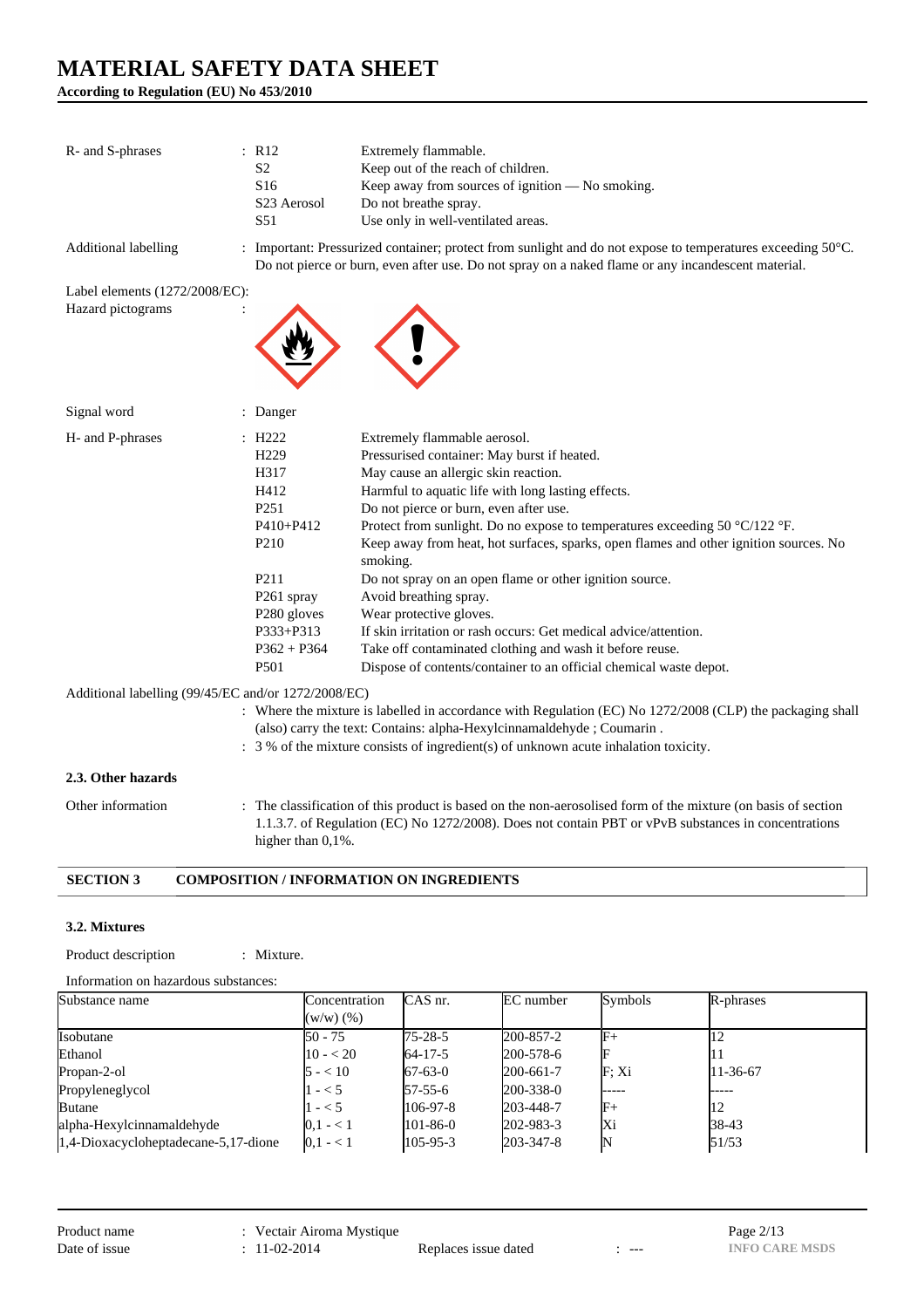## **According to Regulation (EU) No 453/2010**

| Propane                               | $0,1 - 1$ | 74-98-6        | 200-827-9       | $\mathbb{F}^+$ | 12                          |
|---------------------------------------|-----------|----------------|-----------------|----------------|-----------------------------|
| Linalool                              | $0.1 - 1$ | $78-70-6$      | $201 - 134 - 4$ | lХi            | 138                         |
| Coumarin                              | $0,1 - 1$ | $91-64-5$      | 202-086-7       | Κn             | 22-43                       |
| 2-(4-tert-butylbenzyl)propionaldehyde | $0,1 - 1$ | $80 - 54 - 6$  | 201-289-8       | $Xn$ ; N       | $22 - 38 - 43 - 51/53 - 62$ |
| Benzyl benzoate                       | $0,1 - 1$ | $120 - 51 - 4$ | 204-402-9       | $Xn$ ; N       | $22 - 51/53$                |
| d-Limonene                            | $0.1 - 1$ | 5989-27-5      | 227-813-5       | Xi: N          | $10-38-43-50/53$            |
| Geraniol                              | < 0.1     | $106 - 24 - 1$ | $203 - 377 - 1$ | Жi             | 38-41-43                    |
| Oils, vetiver                         | < 0.1     | 8016-96-4      | 282-490-8       | lХi            | 36/38-43                    |

Reference is made to chapter 16 for full text of each relevant R phrase. Occupational exposure limit(s), if relevant, are listed in section 8.

| Substance name                        | REACH nr.        | <b>Hazard Class</b>                      | Pictograms    | H-phrases                           |
|---------------------------------------|------------------|------------------------------------------|---------------|-------------------------------------|
| Isobutane                             | 01-2119485395-27 | Flam. Gas 1; Press. Gas                  | GHS02; GHS04  | H220; H280                          |
| Ethanol                               | 01-2119457610-43 | Flam. Liq. 2; Eye Irrit. 2               | GHS02; GHS07  | H225; H319                          |
| Propan-2-ol                           | 01-2119457558-25 | Flam. Liq. 2; Eye Irrit. 2; GHS02; GHS07 |               | H225; H319; H336                    |
|                                       |                  | STOT SE <sub>3</sub>                     |               |                                     |
| Propyleneglycol                       | 01-2119456809-23 |                                          |               |                                     |
| <b>Butane</b>                         | 01-2119474691-32 | Flam. Gas 1; Press. Gas                  | GHS02; GHS04  | H <sub>220</sub> : H <sub>280</sub> |
| alpha-Hexylcinnamaldehyde             | 01-2119533092-50 | Skin Sens. 1B                            | GHS07         | H317                                |
| 1,4-Dioxacycloheptadecane-5,17-dione  | 01-2119976314-33 | Aquatic Chronic 2                        | GHS09         | H411                                |
| Propane                               | 01-2119486944-21 | Flam. Gas 1; Press. Gas                  | GHS02; GHS04  | H <sub>220</sub> ; H <sub>280</sub> |
| Linalool                              | 01-2119474016-42 | Skin Irrit. 2                            | GHS07         | H315; H319                          |
| Coumarin                              | 01-2119949300-45 | Acute Tox. 4; Skin Sens. GHS07           |               | H302; H317                          |
|                                       |                  |                                          |               |                                     |
| 2-(4-tert-butylbenzyl)propionaldehyde | 01-2119485965-18 | Aquatic Chronic 2; Skin                  | GHS07; GHS08; | H302; H315; H317; H411;             |
|                                       |                  | Irrit. 2; Skin Sens. 1;                  | GHS09         | H361f                               |
|                                       |                  | Acute Tox. 4; Repr. 2                    |               |                                     |
| Benzyl benzoate                       |                  | Acute Tox. 4; Aquatic                    | GHS07; GHS09  | H302; H411                          |
|                                       |                  | chronic 2                                |               |                                     |
| d-Limonene                            | 01-2119529223-47 | Flam. Liq. 3; Skin Irrit.                | GHS02; GHS07; | H226; H315; H317; H410              |
|                                       |                  | 2; Skin Sens. 1; Aquatic                 | GHS09         |                                     |
|                                       |                  | Acute 1; Aquatic Chronic                 |               |                                     |
|                                       |                  |                                          |               |                                     |
| Geraniol                              | 01-2119552430-49 | Skin Sens. 1; Eye Dam.                   | GHS05; GHS07  | H317; H318; H315                    |
|                                       |                  | 1; Skin Irrit. 2                         |               |                                     |
| Oils, vetiver                         |                  | Skin Irrit. 2; Skin Sens. 1; GHS07       |               | H315; H317; H319                    |
|                                       |                  | Eye Irrit. 2                             |               |                                     |

Reference is made to chapter 16 for full text of each relevant H phrase.

## **SECTION 4 FIRST-AID MEASURES**

### **4.1. Description of first aid measures**

| First aid measures |                                                                                                                                                  |
|--------------------|--------------------------------------------------------------------------------------------------------------------------------------------------|
| Inhalation         | : Move victim into fresh air. Consult a doctor if victim feels unwell.                                                                           |
| Skin contact       | : Take off contaminated clothing. Wash off skin with plenty of water and soap before product dries up. Consult<br>a doctor if irritation occurs. |
| Eye contact        | : Wash out with (lukewarm) water for at least 15 minutes. Remove contact lenses. Consult a doctor if irritation<br>persists.                     |
| Ingestion          | : Aerosol/mist: Ingestion is unlikely to occur.                                                                                                  |

### **4.2. Most important symptoms and effects, both acute and delayed**

| Effects and symptoms |                                                                                                            |
|----------------------|------------------------------------------------------------------------------------------------------------|
| Inhalation           | : May cause headache, dizziness and a feeling of sickness. May cause irritation to respiratory airways and |
|                      | coughing.                                                                                                  |
| Skin contact         | : May cause redness and irritation, sensitisation. May produce an allergic reaction. May cause dry skin.   |
| Eye contact          | : May cause stinging of eyes and redness.                                                                  |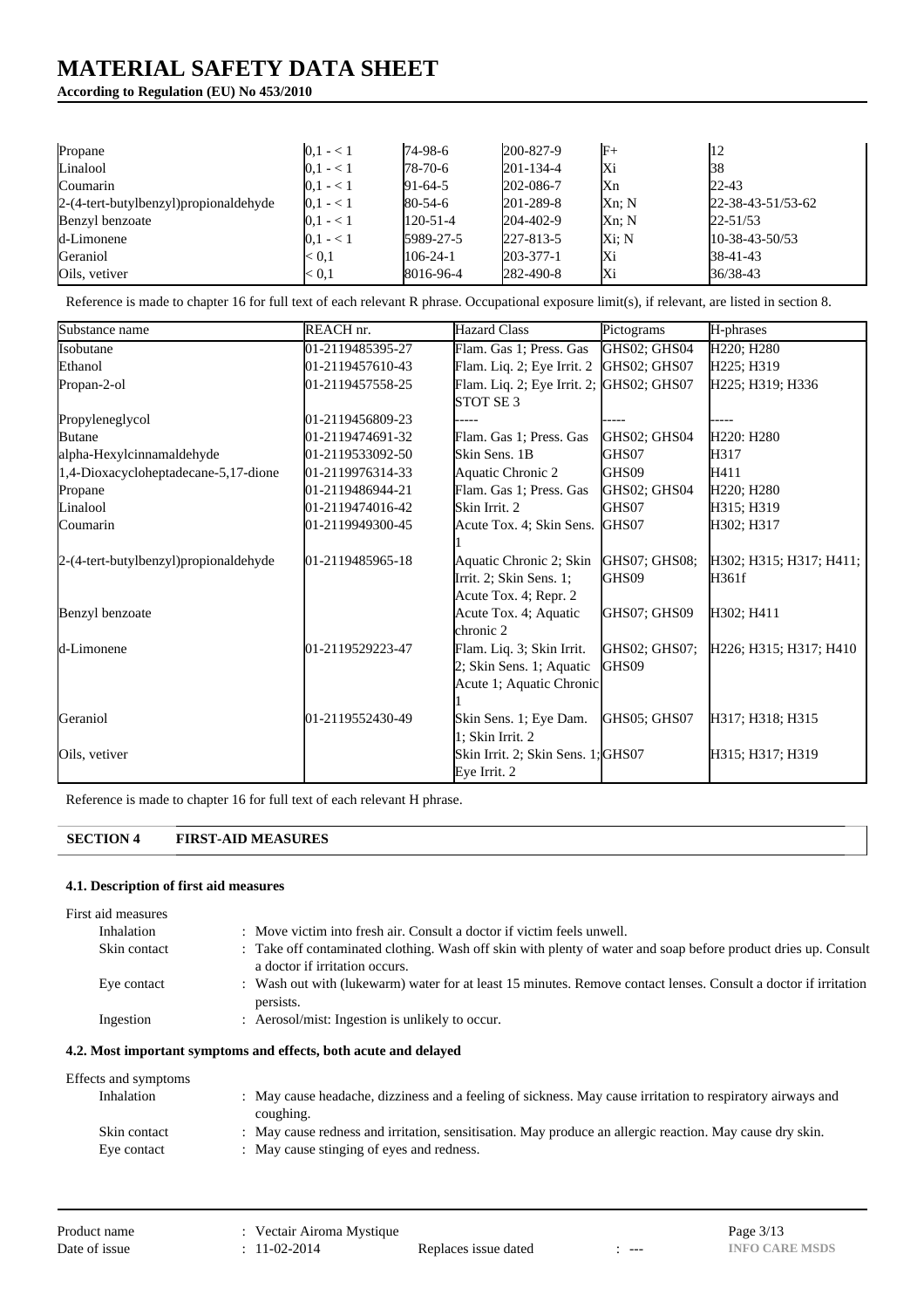**According to Regulation (EU) No 453/2010**

Ingestion : May cause a feeling of sickness, vomiting and diarrhoea.

#### **4.3. Indication of any immediate medical attention and special treatment needed**

Note to physicians : None known.

## **SECTION 5 FIRE-FIGHTING MEASURES**

#### **5.1. Extinguishing media**

| Extinguishing media<br>Suitable<br>Not suitable | : Carbondioxide (CO2). Alcohol resistant foam. Dry chemical. Water fog.<br>: Water jet.                                                                                                                                                                          |
|-------------------------------------------------|------------------------------------------------------------------------------------------------------------------------------------------------------------------------------------------------------------------------------------------------------------------|
|                                                 | 5.2. Special hazards arising from the substance or mixture                                                                                                                                                                                                       |
| Special exposure hazards                        | : Aerosol may explode from internal pressure build-up when exposed to temperatures exceeding 50 $\degree$ C. Do<br>not expose emergency personnel to overheated aerosol containers. Water may be used to cool container and<br>prevent explosion of the aerosol. |
| Hazardous thermal                               | : Carbon monoxide may be evolved if incomplete combustion occurs.                                                                                                                                                                                                |

decomposition products

#### **5.3. Advice for firefighters**

|                   | Special protective equipment : Fight a fire where aerosols are involved from a protected position. Use adequate respiratory equipment in |
|-------------------|------------------------------------------------------------------------------------------------------------------------------------------|
| for fire-fighters | case of insufficient ventilation.                                                                                                        |

#### **SECTION 6 ACCIDENTAL RELEASE MEASURES**

#### **6.1. Personal precautions, protective equipment and emergency procedures**

| Personal precautions | . Danger of slipping. Clean up spills immediately. Wear shoes with non-slip soles. Avoid contact with spilled |
|----------------------|---------------------------------------------------------------------------------------------------------------|
|                      | or released material. Do not breathe vapours and/or spray. Keep away from sources of ignition — No            |
|                      | smoking. Build up of highly flammable gasses involves an explosion risk. Vapours are heavier than air. Build  |
|                      | up (of gasses) in low areas involves risk of suffocation.                                                     |

#### **6.2. Environmental precautions**

|                   | Environmental precautions : Avoid release of product into sewers, surface water and/or ground water.        |
|-------------------|-------------------------------------------------------------------------------------------------------------|
| Other information | : Notify authorities if any exposure to the general public or the environment occurs or is likely to occur. |

#### **6.3. Methods and material for containment and cleaning up**

Methods for cleaning up : Collect spilled material in containers. Collect cans in an approved container. Do not pierce aerosols. Wash away remainder with plenty of water and soap.

#### **6.4. Reference to other sections**

Reference to other sections : See also section 8.

#### **SECTION 7 HANDLING AND STORAGE**

#### **7.1. Precautions for safe handling**

Handling : Handle in accordance with good occupational hygiene and safety practices in well-ventilated areas. Important: Pressurized container; protect from sunlight and do not expose to temperatures exceeding 50°C. Do not pierce or burn, even after use. Keep away from sources of ignition — No smoking. Do not spray on a naked flame or any incandescent material. Do not spray near fire, sources of heat or live electrical equipment. Electrostatic discharge may cause fire. Ensure electrical continuity by bonding and grounding (earthing) all equipment. Do not breathe spray. Do not breathe vapour. Avoid contact with skin and eyes.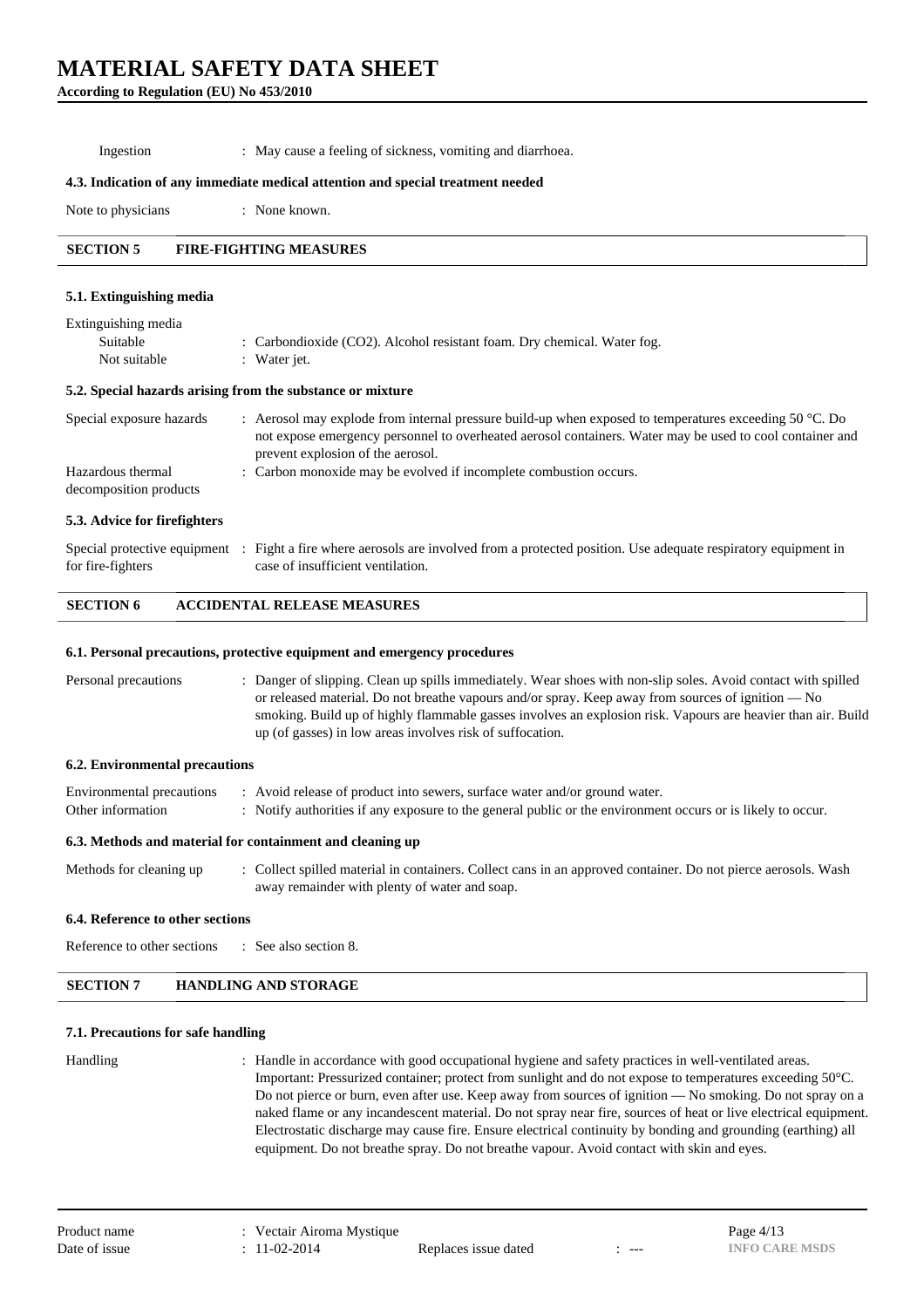## **According to Regulation (EU) No 453/2010**

|                          | 7.2. Conditions for safe storage, including any incompatibilities                                                               |
|--------------------------|---------------------------------------------------------------------------------------------------------------------------------|
| Storage                  | : Keep frost-free, in a cool $(<35^{\circ})$ , dry and well-ventilated place. Protect from sunlight and keep away from<br>heat. |
| Recommended packaging    | : Not applicable.                                                                                                               |
| 7.3. Specific end use(s) |                                                                                                                                 |
| Use                      | : Use only as directed.                                                                                                         |
| <b>SECTION 8</b>         | <b>EXPOSURE CONTROLS/PERSONAL PROTECTION</b>                                                                                    |

### **8.1. Control parameters**

Occupational exposure limits : Occupational exposure limits have not been established for this product. Derived no-effect levels (DNEL) have not been established for this product. Predicted no-effect concentrations (PNEC) have not been established for this product.

Workplace exposure limits  $(mg/m<sup>3</sup>)$ :

| Chemical name   | Country | TWA 8 hour | STEL 15 min | <b>Comments</b>                       |
|-----------------|---------|------------|-------------|---------------------------------------|
|                 |         | (mg/m3)    | (mg/m3)     |                                       |
| Isobutane       |         | 1900       | 2400        |                                       |
| Ethanol         | GB      | 1920       |             |                                       |
| Propan-2-ol     | GB      | 999        | 1250        |                                       |
| Propyleneglycol | GB      | 474        |             | <b>Total Vapour and Particulates</b>  |
| Propyleneglycol |         | 474        |             | MAC UK: Total Vapour and Particulates |
| <b>Butane</b>   | GB      | 1450       | 1810        |                                       |
| <b>Butane</b>   |         | 1450       | 1810        |                                       |
| Propane         |         | 1800       |             |                                       |
| d-Limonene      |         | 110        |             | MAC: DE, CH, NL                       |

Derived no-effect level (DNEL) for workers:

| Chemical name<br>Route of               |                   | DNEL, short-term      |                       | DNEL, long-term        |                             |
|-----------------------------------------|-------------------|-----------------------|-----------------------|------------------------|-----------------------------|
|                                         | exposure          |                       |                       |                        |                             |
|                                         |                   | Local effect          | Systemic effect       | Local effect           | Systemic effect             |
| Ethanol                                 | Dermal            |                       |                       |                        | 343 mg/kg bw/day            |
|                                         | <i>Inhalation</i> | $1900 \text{ mg/m}$   |                       |                        | $950 \text{ mg/m}$          |
| Propan-2-ol                             | Dermal            |                       |                       |                        | 888 mg/kg bw/day            |
|                                         | Inhalation        |                       |                       |                        | $500 \text{ mg/m}$          |
| Propyleneglycol                         | Inhalation        |                       |                       | $10 \text{ mg/m}$      | 168 mg/m3                   |
| alpha-Hexylcinnamaldehyde               | Dermal            |                       |                       |                        | 18,2 mg/kg bw/day           |
|                                         | Inhalation        | $6,28 \text{ mg/m}$   |                       |                        | $0,078 \text{ mg/m}$ 3      |
| Linalool                                | Dermal            |                       | 5 mg/kg bw            |                        | 2,5 mg/kg bw/day            |
|                                         | Inhalation        |                       | $16,5 \text{ mg/m}$ 3 |                        | $2,8$ mg/m $3$              |
| Coumarin                                | Dermal            |                       |                       |                        | $0,79 \text{ mg/kg}$ bw/day |
|                                         | Inhalation        |                       |                       |                        | $5,52 \text{ mg/m}$ 3       |
| 2-(4-tert-butylbenzyl) propional dehyde | Dermal            | $0.41$ mg/kg bw       | 20 mg/kg bw           |                        | 3,33 mg/kg bw/day           |
|                                         | <b>Inhalation</b> | $0,29 \text{ mg/m}$ 3 | $0,29 \text{ mg/m}$ 3 | $0,048 \text{ mg/m}$ 3 | $0,048 \text{ mg/m}$ 3      |
| d-Limonene                              | Inhalation        |                       |                       |                        | $33,3 \text{ mg/m}$         |
| Geraniol                                | Dermal            |                       |                       |                        | 12,5 mg/kg bw/day           |
|                                         | Inhalation        |                       |                       |                        | 161,6 mg/m3                 |

Derived no-effect level (DNEL) for consumers:

| Chemical name | Route of                     | DNEL, short-term   |                              | DNEL, long-term |                                                                |
|---------------|------------------------------|--------------------|------------------------------|-----------------|----------------------------------------------------------------|
|               | exposure                     |                    |                              |                 |                                                                |
|               |                              | Local effect       | Systemic effect Local effect |                 | Systemic effect                                                |
| Ethanol       | lDermal<br><b>Inhalation</b> | $950 \text{ mg/m}$ |                              |                 | $206 \frac{\text{mg}}{\text{kg}}$ bw/day<br>$114 \text{ mg/m}$ |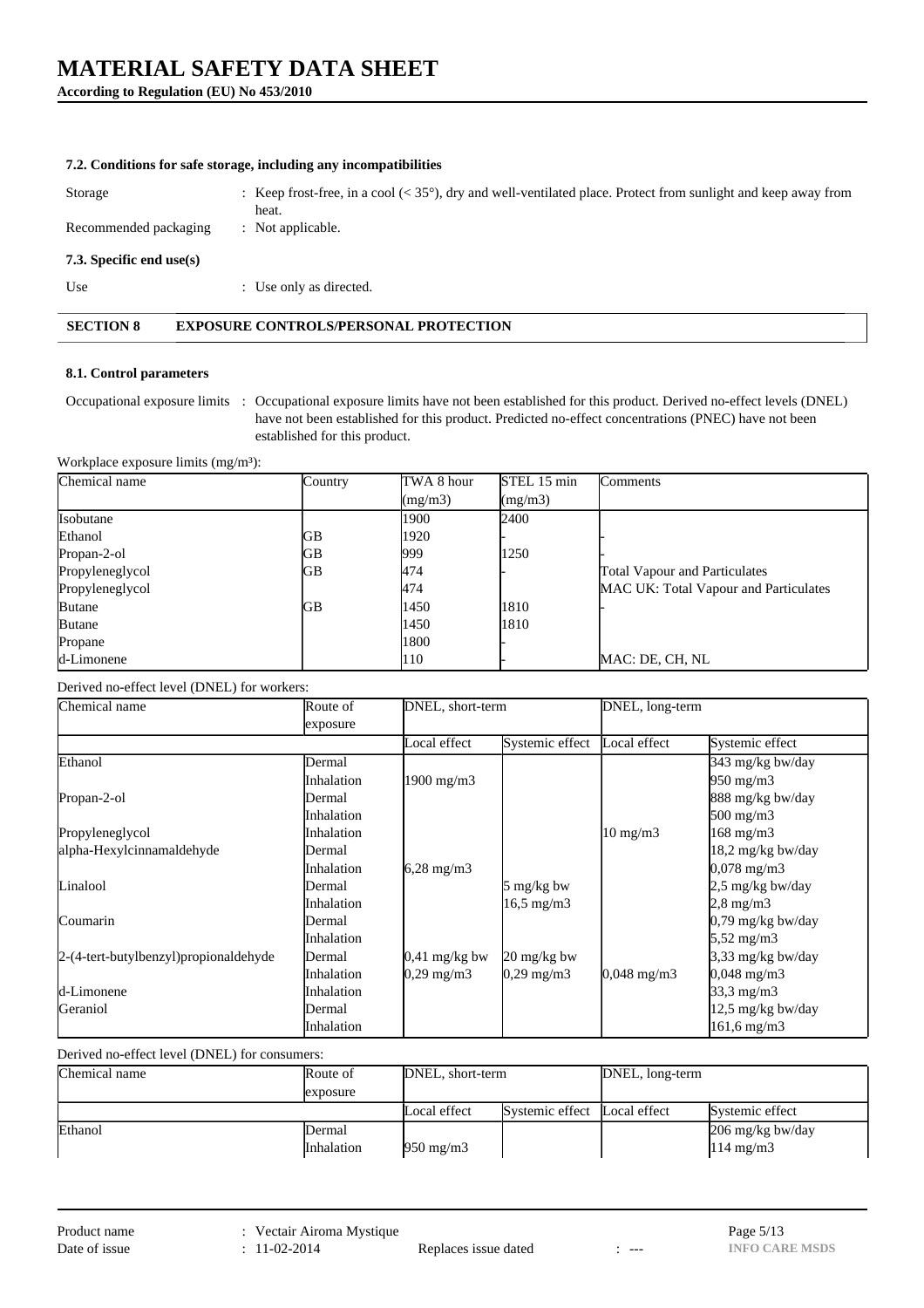## **According to Regulation (EU) No 453/2010**

|                                       | Oral        |                         |                                     |                        | 87 mg/kg bw/day             |
|---------------------------------------|-------------|-------------------------|-------------------------------------|------------------------|-----------------------------|
| Propan-2-ol                           | Dermal      |                         |                                     |                        | 319 mg/kg bw/day            |
|                                       | Inhalation  |                         |                                     |                        | $89 \text{ mg/m}$           |
|                                       | <b>Oral</b> |                         |                                     |                        | 26 mg/kg bw/day             |
| Propyleneglycol                       | Inhalation  |                         |                                     | $10 \text{ mg/m}$      | $50 \text{ mg/m}$ 3         |
| alpha-Hexylcinnamaldehyde             | Dermal      |                         |                                     |                        | 9,11 mg/kg bw/day           |
|                                       | Inhalation  | $4,71 \text{ mg/m}$ 3   |                                     |                        | $0,019 \text{ mg/m}$ 3      |
|                                       | <b>Oral</b> |                         |                                     |                        | $0.056$ mg/kg bw/day        |
| Linalool                              | Dermal      |                         | $2.5 \text{ mg/kg}$ bw              | 15 mg/kg bw/day        | $1,25 \text{ mg/kg}$ bw/day |
|                                       | Inhalation  |                         | $4,1 \text{ mg/m}$ 3                |                        | $0.7 \text{ mg/m}$ 3        |
|                                       | <b>Oral</b> |                         | $1,2 \text{ mg/kg}$ bw              |                        | $0,2$ mg/kg bw/day          |
| Coumarin                              | Dermal      |                         |                                     |                        | $0,39$ mg/kg bw/day         |
|                                       | Inhalation  |                         |                                     |                        | $1,38$ mg/m $3$             |
|                                       | <b>Oral</b> |                         |                                     |                        | 0,39 mg/kg bw/day           |
| 2-(4-tert-butylbenzyl)propionaldehyde | Dermal      | $0.41 \text{ mg/kg}$ bw | $20 \frac{\text{mg}}{\text{kg}}$ bw |                        | $1,67$ mg/kg bw/day         |
|                                       | Inhalation  | $0,07 \text{ mg/m}$ 3   | $0,07 \text{ mg/m}$ 3               | $0,012 \text{ mg/m}$ 3 | $0,012 \text{ mg/m}$        |
|                                       | Oral        |                         | $0,041$ mg/kg bw                    |                        | 0,007 mg/kg bw/day          |
| d-Limonene                            | Inhalation  |                         |                                     |                        | $8,33 \text{ mg/m}$         |
|                                       | Oral        |                         |                                     |                        | 4,76 mg/kg bw/day           |
| Geraniol                              | Dermal      |                         |                                     |                        | 7,5 mg/kg bw/day            |
|                                       | Inhalation  |                         |                                     |                        | $47,8 \text{ mg/m}$ 3       |
|                                       | Oral        |                         |                                     |                        | 13,75 mg/kg bw/day          |

Predicted no-effect concentration (PNEC):

| Chemical name                        | Route of exposure  | Fresh water         | Marine water        |                                  |
|--------------------------------------|--------------------|---------------------|---------------------|----------------------------------|
| Ethanol                              | Water              | $0,96 \text{ mg}/1$ | $0,79 \text{ mg}/1$ |                                  |
|                                      | Sediment           | $3,6$ mg/kg         | $2.9 \text{ mg/kg}$ |                                  |
|                                      | Intermittent water |                     |                     | $2,75 \text{ mg}/1$              |
|                                      | STP                |                     |                     | 580 mg/l                         |
|                                      | Soil               |                     |                     | $0,63$ mg/kg                     |
|                                      | Oral               |                     |                     | $0,72$ mg/kg food                |
| Propan-2-ol                          | Water              | $140,9$ mg/l        | 140,9 mg/l          |                                  |
|                                      | Sediment           | 552 mg/kg           | 552 mg/kg           |                                  |
|                                      | Intermittent water |                     |                     | 140,9 mg/l                       |
|                                      | <b>STP</b>         |                     |                     | $2251 \text{ mg}/1$              |
|                                      | Soil               |                     |                     | $28 \text{ mg/kg}$               |
|                                      | Oral               |                     |                     | 160 mg/kg food                   |
| Propyleneglycol                      | Water              | 260 mg/l            | $26 \text{ mg}/l$   |                                  |
|                                      | Sediment           | 572 mg/kg           | 57,2 mg/kg          |                                  |
|                                      | Intermittent water |                     |                     | 183 mg/l                         |
|                                      | STP                |                     |                     | 20000 mg/l                       |
|                                      | Soil               |                     |                     | $50 \frac{\text{mg}}{\text{kg}}$ |
|                                      | Oral               |                     |                     | 1133 mg/kg food                  |
| alpha-Hexylcinnamaldehyde            | Water              | $0,03 \text{ mg}/1$ | $0,003$ mg/l        |                                  |
|                                      | Sediment           | 47,7 mg/kg          | $4,77$ mg/kg        |                                  |
|                                      | Intermittent water |                     |                     | $0,03 \text{ mg}/1$              |
|                                      | <b>STP</b>         |                     |                     | $10$ mg/l                        |
|                                      | Soil               |                     |                     | $9,51 \text{ mg/kg}$             |
|                                      | Oral               |                     |                     | $6,6$ mg/kg food                 |
| 1,4-Dioxacycloheptadecane-5,17-dione | Water              | 0,00187 mg/l        | 0,000187 mg/l       |                                  |
|                                      | Sediment           | $1,26$ mg/kg        | $0,13$ mg/kg        |                                  |
|                                      | Intermittent water |                     |                     | $0,0187$ mg/l                    |
|                                      | STP                |                     |                     | $124$ mg/l                       |
|                                      | Soil               |                     |                     | $0,25$ mg/kg                     |
|                                      | Oral               |                     |                     | 33,3 mg/kg food                  |
| Linalool                             | Water              | $0,2 \text{ mg}/l$  | $0,02 \text{ mg}/1$ |                                  |
|                                      | Sediment           | $2,22$ mg/kg        | $0,222$ mg/kg       |                                  |
|                                      | Intermittent water |                     |                     | $2 \text{ mg}/1$                 |

Replaces issue dated : ---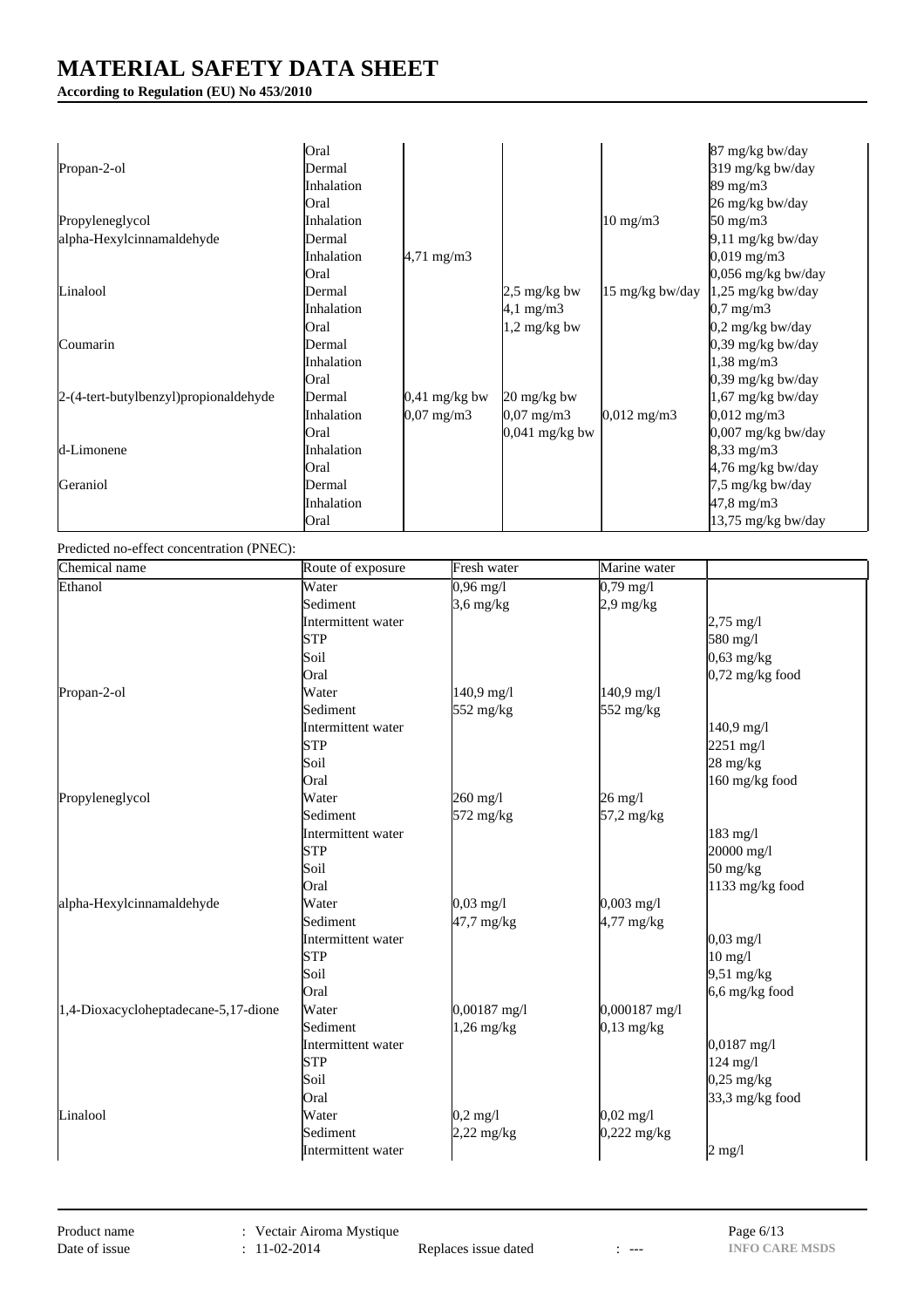**According to Regulation (EU) No 453/2010**

|                                       | <b>STP</b>         |                       |                       |                       |
|---------------------------------------|--------------------|-----------------------|-----------------------|-----------------------|
|                                       | Soil               |                       |                       | $10$ mg/l             |
|                                       |                    |                       |                       | $0,327$ mg/kg         |
|                                       | Oral               |                       |                       | 7,8 mg/kg food        |
| Coumarin                              | Water              | $0,019$ mg/l          | $0,0019$ mg/l         |                       |
|                                       | Sediment           | $0,15 \text{ mg/kg}$  | $0,015$ mg/kg         |                       |
|                                       | Intermittent water |                       |                       | $0,014 \text{ mg}/1$  |
|                                       | <b>STP</b>         |                       |                       | $6,4$ mg/l            |
|                                       | Soil               |                       |                       | $0,018$ mg/kg         |
|                                       | Oral               |                       |                       | 30,7 mg/kg food       |
| 2-(4-tert-butylbenzyl)propionaldehyde | Water              | $0,0020$ mg/l         | $0,0002 \text{ mg/l}$ |                       |
|                                       | Sediment           | 0,0584 mg/kg          | 0,0058 mg/kg          |                       |
|                                       | Intermittent water |                       |                       | $0,0204 \text{ mg}/1$ |
|                                       | <b>STP</b>         |                       |                       | $1,049$ mg/l          |
|                                       | Soil               |                       |                       | $0,0463$ mg/kg        |
| d-Limonene                            | Water              | $0,0054 \text{ mg}/1$ | $0,0005$ mg/l         |                       |
|                                       | Sediment           | $1,32$ mg/kg          | $0,13$ mg/kg          |                       |
|                                       | <b>STP</b>         |                       |                       | $1,8$ mg/l            |
|                                       | Soil               |                       |                       | $0,262$ mg/kg         |
|                                       | Oral               |                       |                       | 3,33 mg/kg food       |
| Geraniol                              | Water              | $0,0108 \text{ mg}/1$ | $0,0010 \text{ mg/l}$ |                       |
|                                       | Sediment           | $0,115$ mg/kg         | $0,0115$ mg/kg        |                       |
|                                       | Intermittent water |                       |                       | $0,108 \text{ mg}/1$  |
|                                       | <b>STP</b>         |                       |                       | $0.7$ mg/l            |
|                                       | Soil               |                       |                       | $0,0167$ mg/kg        |

## **8.2. Exposure controls**

Engineering measures : Use only in well-ventilated areas. Comply with standard precautionary measures for working with chemicals. Hygienic measures : When using do not eat, drink or smoke.

Personal protective equipment:

The efficiency of personal protective equipment depends among other things on temperature and degree of ventilation. Always get professional advice for the particular local situation.



| Body protection        | : Use of specific protective industrial clothing is not required under normal conditions of use.               |
|------------------------|----------------------------------------------------------------------------------------------------------------|
| Respiratory protection | : Take care of sufficient ventilation. Wear suitable respiratory protection in case of large scale exposure.   |
|                        | Suitable: gas filter type A (brown), class I or higher on e.g. a facemask in accordance with EN 140.           |
| Hand protection        | : Under normal conditions of use specific gloves are not required. Wear appropriate gloves in case of frequent |
|                        | or prolonged use and in case of large scale exposure. Suitable material: nitril. $\pm 0.5$ mm Indication of    |
|                        | permeation breakthrough time: $<$ 1 hour.                                                                      |
| Eve protection         | : Wear appropriate safety glasses when there is danger of possible eye contact.                                |
|                        |                                                                                                                |

## **SECTION 9 PHYSICAL AND CHEMICAL PROPERTIES**

## **9.1. Information on basic physical and chemical properties**

| Appearance            | : Aerosol.        |                           |
|-----------------------|-------------------|---------------------------|
| Colour                | : Colourless.     |                           |
| Odour                 | : Perfumed.       |                           |
| Odour threshold       | $:$ Not known.    |                           |
| pH                    | : Not applicable. | Almost waterfree product. |
| Solubility in water   | : Soluble.        |                           |
| Partition coefficient | $:$ Not known.    |                           |
| (n-octanol/water)     |                   |                           |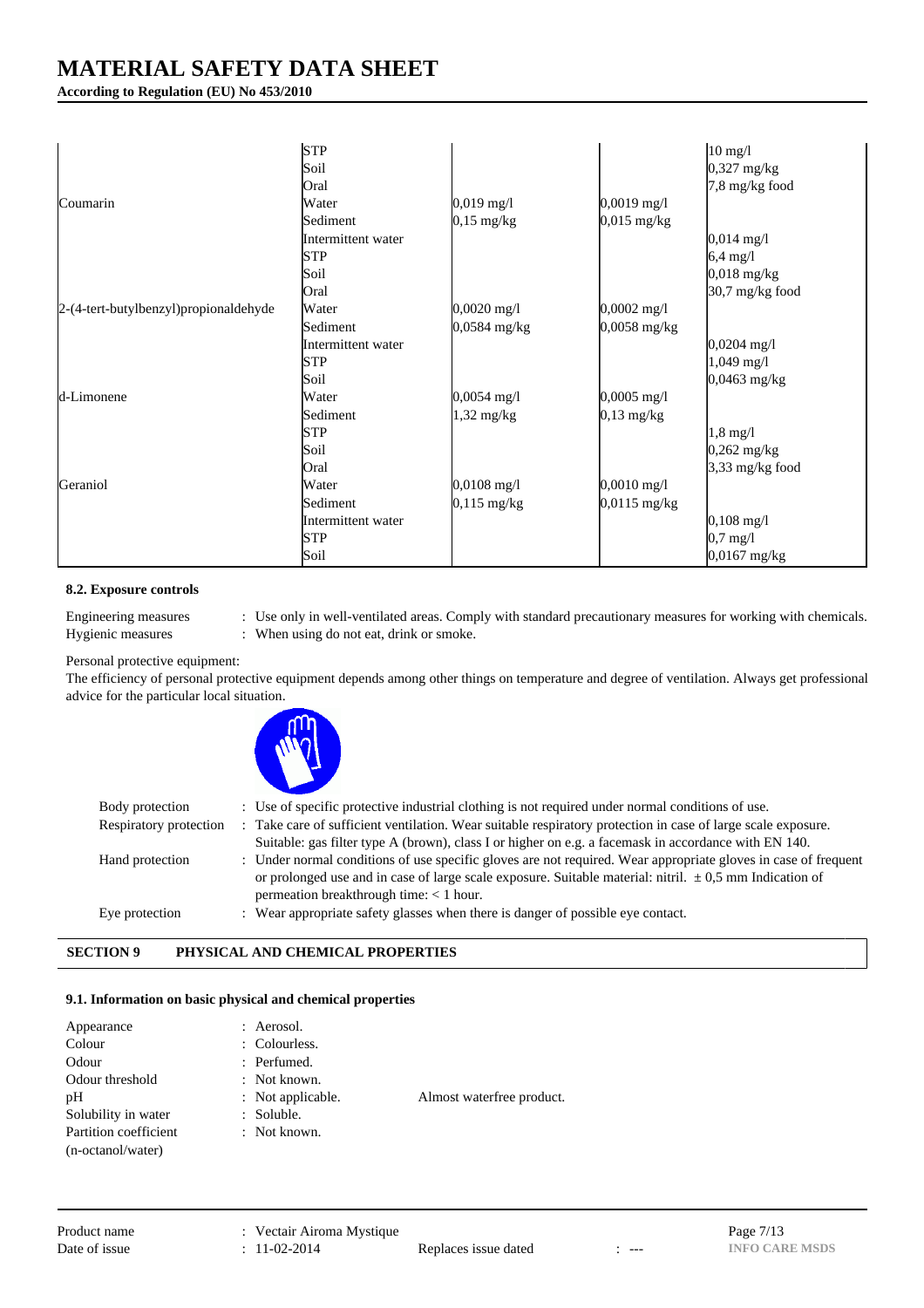## **According to Regulation (EU) No 453/2010**

| Flash point<br>Flammability (solid, gas) | : Not applicable.<br>: Extremely flammable. | Not measurable.                                                     |
|------------------------------------------|---------------------------------------------|---------------------------------------------------------------------|
| Auto ignition temperature                | : Not applicable.                           | Aerosol container explodes before reaching the auto-ignition point. |
| Boiling point/boiling range              | $:$ Not known.                              | Not measurable.                                                     |
| Melting point/melting range              | $: < 0$ °C                                  |                                                                     |
| Explosive properties                     | $\overline{a}$                              | Pressurised container: May burst if heated.                         |
| Explosion limits (in air)                | $:$ Not known.                              | Lower explosion limit in air $(\%)$ : 1,3 (Butane)                  |
|                                          | $\bullet$                                   | Upper explosion limit in air $(\%)$ : 19 Ethanol                    |
| Oxidising properties                     | : Not applicable.                           | Does not contain oxidizing substances.                              |
| Decomposition temperature                | : Not applicable.                           |                                                                     |
| Viscosity $(20^{\circ}C)$                | $\therefore$ Not known.                     |                                                                     |
| Viscosity $(40^{\circ}C)$                | $:$ Not known.                              |                                                                     |
| Vapour pressure $(20^{\circ}C)$          | $: 350000 \text{ Pa}$                       |                                                                     |
| Vapour density $(20^{\circ}C)$           | $\therefore$ > 1                            | $\arctan 1$                                                         |
| Relative density $(20^{\circ}C)$         | : $0.637$ g/ml                              |                                                                     |
| Evaporation rate                         | $:$ Not known.                              |                                                                     |

## **SECTION 10 STABILITY AND REACTIVITY**

| 10.1. Reactivity                         |                                                                          |
|------------------------------------------|--------------------------------------------------------------------------|
| Reactivity                               | : See sub-sections below.                                                |
| 10.2. Chemical stability                 |                                                                          |
| Stability                                | : Stable under normal conditions.                                        |
| 10.3. Possibility of hazardous reactions |                                                                          |
| Reactivity                               | : No other hazardous reactions known.                                    |
| 10.4. Conditions to avoid                |                                                                          |
| Conditions to avoid                      | : Keep away from sources of ignition and sources of heat. See section 7. |
| 10.5. Incompatible materials             |                                                                          |
| Materials to avoid                       | : Not applicable.                                                        |
| 10.6. Hazardous decomposition products   |                                                                          |
| Hazardous decomposition<br>products      | : Not known.                                                             |

## **SECTION 11 TOXICOLOGICAL INFORMATION**

### **11.1. Information on toxicological effects**

No toxicological research has been carried out on this product. Inhalation

| Acute toxicity       | : Calculated LC50: $> 10$ mg/l. Ingredients of unknown toxicity: 3 %. ATE: $> 5$ mg/l. Low toxicity. Not<br>classified - based on available data, the classification criteria are not met. May cause headache, dizziness and<br>a feeling of sickness. |
|----------------------|--------------------------------------------------------------------------------------------------------------------------------------------------------------------------------------------------------------------------------------------------------|
| Corrosion/irritation | : May cause irritation to respiratory airways and coughing.                                                                                                                                                                                            |
| Sensitisation        | : Not classified - based on available data, the classification criteria are not met.                                                                                                                                                                   |
| Carcinogenicity      | : Not classified - based on available data, the classification criteria are not met.                                                                                                                                                                   |
| Mutagenicity         | : Not classified - based on available data, the classification criteria are not met.                                                                                                                                                                   |

Skin contact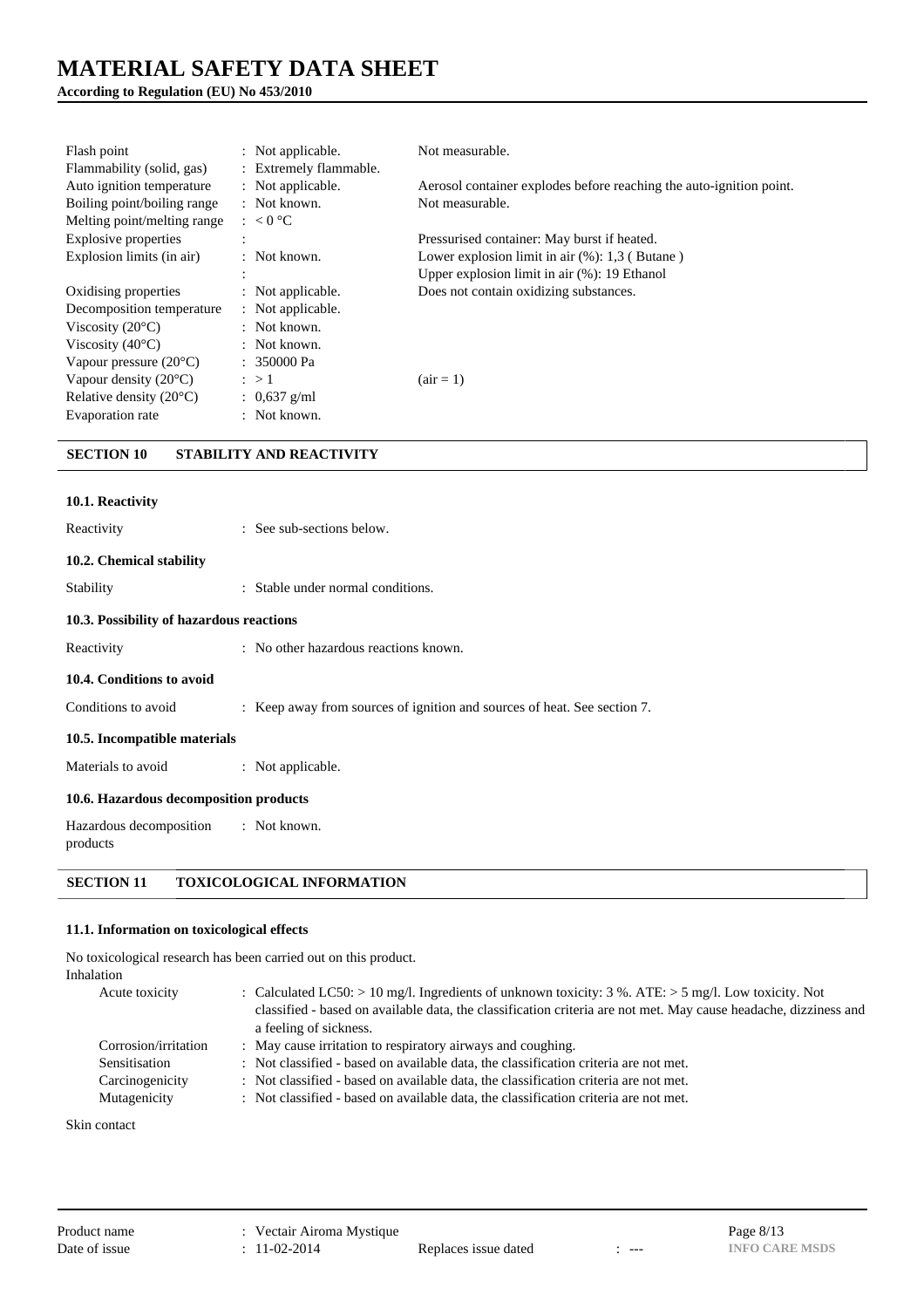## **According to Regulation (EU) No 453/2010**

| Acute toxicity       | : Calculated LD50: > 5000 mg/kg.bw. Ingredients of unknown toxicity: < 1 %. ATE: > 2000 mg/kg.bw. Low<br>toxicity. Not classified - based on available data, the classification criteria are not met.                                                  |
|----------------------|--------------------------------------------------------------------------------------------------------------------------------------------------------------------------------------------------------------------------------------------------------|
| Corrosion/irritation | : May cause redness. Not classified - based on available data, the classification criteria are not met.                                                                                                                                                |
| Sensitisation        | : May cause sensitisation by skin contact. May produce an allergic reaction.                                                                                                                                                                           |
| Mutagenicity         | : Not classified - based on available data, the classification criteria are not met.                                                                                                                                                                   |
| Eye contact          |                                                                                                                                                                                                                                                        |
| Corrosion/irritation | $:$ Irritant.                                                                                                                                                                                                                                          |
| Ingestion            |                                                                                                                                                                                                                                                        |
| Acute toxicity       | : Aerosol/mist: Ingestion is unlikely to occur. Ingredients of unknown toxicity: $< 1\%$ . ATE: $> 2000$ mg/kg.bw.<br>Low toxicity. Not classified - based on available data, the classification criteria are not met. May cause<br>hampered eyesight. |
| Corrosion/irritation | : Aerosol/mist: Ingestion is unlikely to occur. May cause a feeling of sickness, vomiting and diarrhoea. Not<br>classified - based on available data, the classification criteria are not met.                                                         |
| Carcinogenicity      | : Aerosol/mist: Ingestion is unlikely to occur. Not classified - based on available data, the classification criteria<br>are not met.                                                                                                                  |
| Mutagenicity         | : Aerosol/mist: Ingestion is unlikely to occur. Not classified - based on available data, the classification criteria<br>are not met.                                                                                                                  |

Toxicological information:

| Chemical name             | Property                              |                     | Method              | <b>Test animal</b>     |
|---------------------------|---------------------------------------|---------------------|---------------------|------------------------|
| Ethanol                   | Skin irritation                       | Non-irritant        |                     | Rabbit                 |
|                           | LD50 (dermal)                         | 15800 mg/kg bw      |                     | Rabbit                 |
|                           | <b>NOAEL</b> (inhalation)             | 23000 mg/m3         |                     | Rat                    |
|                           | <b>NOAEL</b> (oral)                   | $2400$ mg/kg bw/d   |                     | Rat                    |
|                           | NOAEL (fertility, oral)               | 20000 mg/kg bw/d    | <b>OECD 415</b>     | Rat                    |
|                           | Skin sensitisation                    | Not sensitizing     | OECD 406            | Guinea pig             |
|                           | NOAEL (development,                   | $6400$ mg/kg bw/d   |                     |                        |
|                           | oral)                                 |                     |                     |                        |
|                           | LD50 (oral)                           | 10470 mg/kg bw      | <b>OECD 401</b>     | Rat                    |
|                           | LC50 (inhalation)                     | $> 99999$ mg/m3     | <b>OECD 403</b>     | Rat                    |
|                           | Eye irritation                        | Irritant            | <b>OECD 405</b>     | Rabbit                 |
|                           | NOEL (carcinogenicity,                | $> 4400$ mg/kg bw/d |                     | Mouse                  |
|                           | oral)                                 |                     |                     |                        |
|                           | Genotoxicity - in vivo                | Not genotoxic       | OECD <sub>478</sub> | Mouse                  |
|                           | Genotoxicity - in vitro               | Not genotoxic       | <b>OECD 476</b>     |                        |
|                           | Mutagenicity                          | Negative            | <b>OECD 471</b>     | Salmonella typhimurium |
| Propan-2-ol               | <b>NOAEL</b> (oral)                   | 870 mg/kg bw/d      | -----               | Rat                    |
|                           | LD50 (oral)                           | $4396$ mg/kg bw     |                     | Rat                    |
|                           | LD50 (dermal)                         | $12800$ mg/kg bw    |                     | Rat                    |
|                           | LC50 (inhalation)                     | 46600 mg/m3         |                     | Rat                    |
|                           | Skin irritation                       | Slightly irritant   | OECD 404            | Rabbit                 |
|                           | Eye irritation                        | Irritant            | OECD <sub>405</sub> | Rabbit                 |
|                           | NOAEL (fertility, oral)               | 407 mg/kg bw/d      |                     | Rat                    |
|                           | NOAEL (development,                   | 400 mg/kg bw/d      |                     | Rat                    |
|                           | oral)                                 |                     |                     |                        |
|                           | NOEL (carcinogenicity,                | Not carcinogenic    | <b>OECD 416</b>     | Rat                    |
|                           | oral)                                 |                     |                     |                        |
|                           | Skin sensitisation                    | Not sensitizing     | <b>OECD 406</b>     | Guinea pig             |
|                           | Mutagenicity                          | Negative            | <b>OECD 471</b>     |                        |
|                           | NOAEL (inhalation)                    | 12500 mg/m3         | OECD <sub>451</sub> | Rat                    |
|                           | Genotoxicity - in vivo                | Not genotoxic       | <b>OECD 474</b>     | Mouse                  |
|                           | NOEL (carcinogenicity,                | 12500 mg/m3         |                     | Mouse                  |
|                           | inh.)                                 |                     |                     |                        |
|                           | Genotoxicity - in vitro               | Not genotoxic       | <b>OECD 476</b>     |                        |
| alpha-Hexylcinnamaldehyde | Genotoxicity - in vivo                | Not genotoxic       | OECD <sub>474</sub> |                        |
|                           | Genotoxicity - in vitro               | Not genotoxic       | OECD <sub>476</sub> |                        |
|                           | NOAEL (oral) - estimate 30 mg/kg bw/d |                     | Read across         | Rat                    |

Replaces issue dated : ---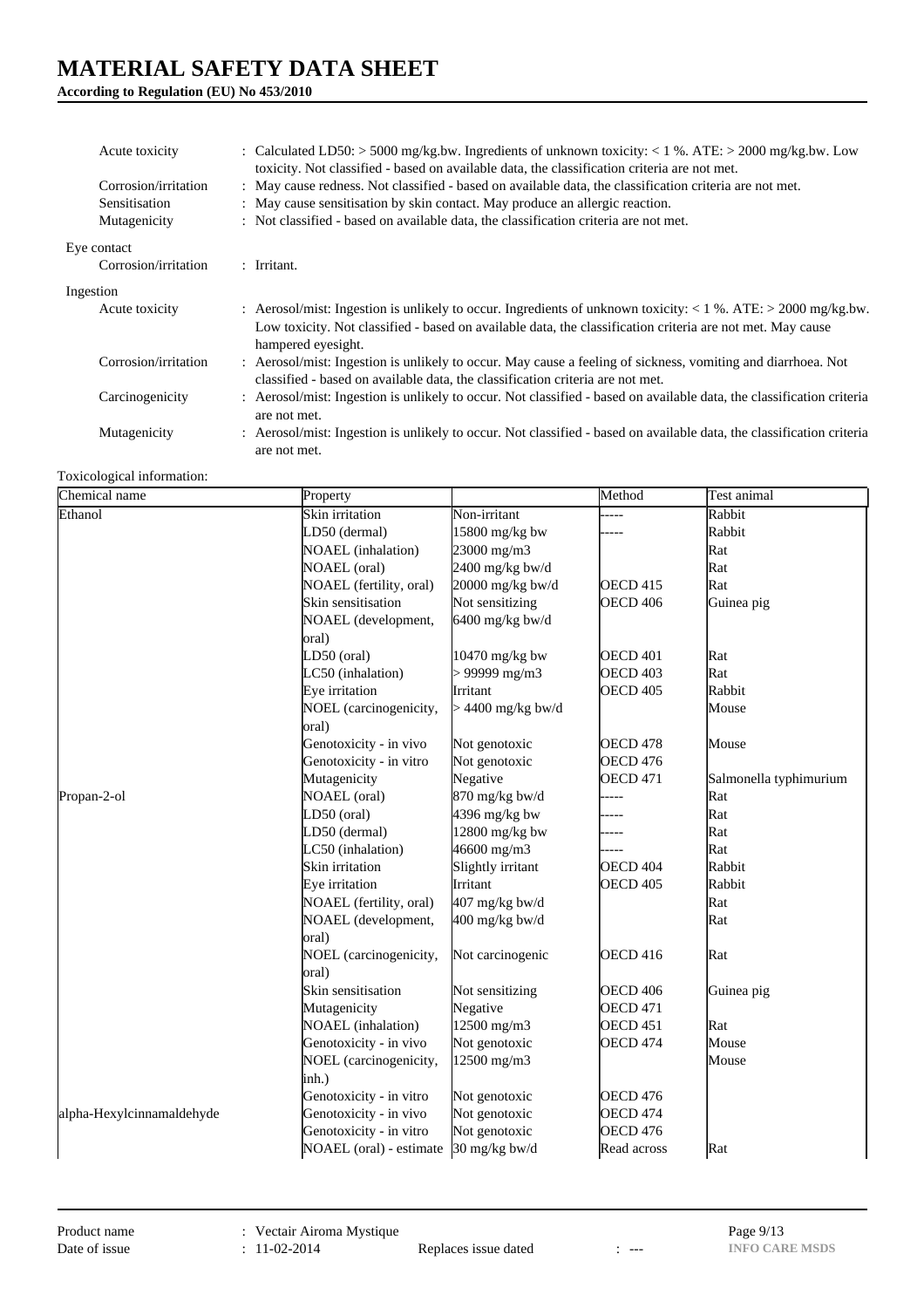**According to Regulation (EU) No 453/2010**

| Coumarin | LD50 (dermal)<br>LC50 (inhalation)<br>LD50 (oral)<br>Mutagenicity<br>Skin sensitisation<br>Skin sensitisation<br>Skin irritation<br>NOAEL (development,<br>oral)<br>Eye irritation<br>NOAEL (dermal)<br>Skin sensitisation<br>Skin sensitisation<br>NOAEL (development,<br>oral)<br>Eye irritation<br>LD50 (oral)<br>NOAEL (oral)<br>Skin irritation | $>$ 3000 mg/kg bw<br>$5000$ mg/m $3$<br>$> 2450$ mg/kg bw<br>Negative<br>23622 ug/cm2<br>2372 ug/cm2<br>Moderately irritant<br>$100 \text{ mg/kg}$ bw/d<br>Non-irritant<br>25 mg/kg bw/d<br>3543 ug/cm2<br>$> 12500 \text{ ug/cm2}$<br>$> 115$ mg/kg bw/d<br>Non-irritant<br>$680 \text{ mg/kg}$ bw<br>$>$ 138,3 mg/kg bw/d<br>Non-irritant | <b>OECD 402</b><br><b>OECD 403</b><br><b>OECD 401</b><br><b>OECD 471</b><br>HRIPT<br><b>OECD 429</b><br><b>OECD 404</b><br><b>OECD 421</b><br><b>HRIPT</b><br>OECD <sub>429</sub> | Rabbit<br>Rat<br>Rat<br>Salmonella typhimurium<br>Human<br>Mouse<br>Rabbit<br>Rat<br>Rabbit<br>Rat<br>Human<br>Mouse<br>Mouse<br>Rabbit<br>Rat<br>Mouse<br>Rabbit |
|----------|------------------------------------------------------------------------------------------------------------------------------------------------------------------------------------------------------------------------------------------------------------------------------------------------------------------------------------------------------|---------------------------------------------------------------------------------------------------------------------------------------------------------------------------------------------------------------------------------------------------------------------------------------------------------------------------------------------|-----------------------------------------------------------------------------------------------------------------------------------------------------------------------------------|-------------------------------------------------------------------------------------------------------------------------------------------------------------------|
|          | Genotoxicity - in vitro                                                                                                                                                                                                                                                                                                                              | Not genotoxic                                                                                                                                                                                                                                                                                                                               | <b>OECD 476</b>                                                                                                                                                                   |                                                                                                                                                                   |
|          | Mutagenicity                                                                                                                                                                                                                                                                                                                                         | Negative                                                                                                                                                                                                                                                                                                                                    | OECD 471                                                                                                                                                                          | Salmonella typhimurium                                                                                                                                            |
|          | Genotoxicity - in vivo                                                                                                                                                                                                                                                                                                                               | $> 105$ mg/kg bw/d                                                                                                                                                                                                                                                                                                                          | OECD 474                                                                                                                                                                          | Mouse                                                                                                                                                             |
|          | NOEL (carcinogenicity) - Not carcinogenic<br>estimate                                                                                                                                                                                                                                                                                                |                                                                                                                                                                                                                                                                                                                                             |                                                                                                                                                                                   |                                                                                                                                                                   |

## **SECTION 12 ECOLOGICAL INFORMATION**

#### **12.1. Toxicity**

No ecotoxicological research has been carried out on this product.

Ecotoxicity : Harmful to aquatic organisms. Calculated LC50 (fish): 73 mg/l. Calculated EC50 (waterflea): 167 mg/l. Contains < 1 % of components with unknown hazards to the aquatic environment.

### **12.2. Persistence and degradability**

Persistence – degradability : No specific information known.

#### **12.3. Bioaccumulative potential**

Bioaccumulative potential : Contains bioaccumulating substances.

**12.4. Mobility in soil**

Mobility : Not applicable.

## **12.5. Results of PBT and vPvB ass**

PBT/vPvB assessment : Does not contain PBT or vPvB substances in concentrations higher than 0,1%.

### **12.6. Other adverse effects**

Other information : Not applicable.

```
Ecological information:
```

| Chemical name                        | Property              |                      | Method       | lTest animal            |
|--------------------------------------|-----------------------|----------------------|--------------|-------------------------|
| 1,4-Dioxacycloheptadecane-5,17-dione | Ultimate aerobic      | > 60%                | $OECD$ 301 B |                         |
|                                      | biodegradation $(\%)$ |                      |              |                         |
|                                      | NOEC (algae)          | $3,48 \text{ mg}/1$  | -----        | Desmodesmus subspicatus |
|                                      | $IC50$ (algea)        | $14,58 \text{ mg}/1$ | -----        | Desmodesmus subspicatus |
|                                      | EC50 (waterflea)      | $8,09 \text{ mg}/1$  | -----        | Daphnia magna           |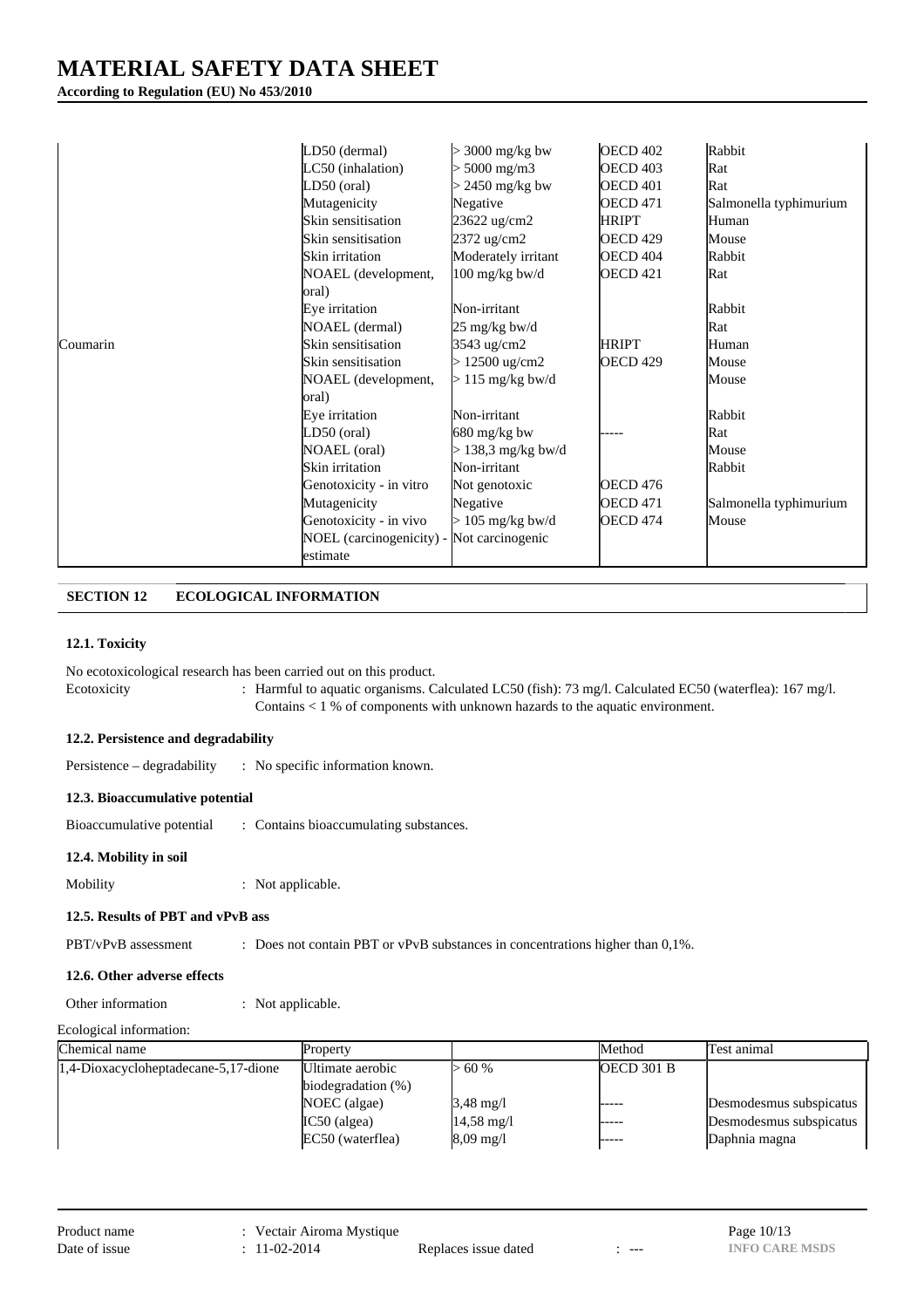## **According to Regulation (EU) No 453/2010**

|                                       | $LC50$ (fish)          | $2,13$ mg/l           |                     | Brachydanio rerio   |
|---------------------------------------|------------------------|-----------------------|---------------------|---------------------|
|                                       | Log $P(ow)$            | 2,9                   |                     |                     |
|                                       | <b>BCF</b>             | 319,3                 |                     |                     |
| 2-(4-tert-butylbenzyl)propionaldehyde | EC100 (waterflea)      | 25 mg/l               |                     | Daphnia magna       |
|                                       | Ultimate aerobic       | 68 %                  | <b>OECD 301 F</b>   |                     |
|                                       | biodegradation (%)     |                       |                     |                     |
|                                       | EC50 (waterflea)       | $10,7 \text{ mg}/1$   |                     | Daphnia magna       |
|                                       | $LC50$ (fish)          | $2,2 \,\mathrm{mg}/l$ | OECD <sub>203</sub> | Brachydanio rerio   |
|                                       | EC0 (waterflea)        | $6,25 \text{ mg}/1$   |                     | Daphnia magna       |
|                                       | Log P(ow)              | 4,3000                |                     |                     |
|                                       | <b>BCF</b>             | 274                   |                     |                     |
| Benzyl benzoate                       | $LCO$ (fish)           | $1,9$ mg/l            | <b>OECD 203</b>     | Brachydanio rerio   |
|                                       | $LC100$ (fish)         | $2,84 \text{ mg}/1$   | <b>OECD 203</b>     | Brachydanio rerio   |
|                                       | Ultimate aerobic       | 94 %                  | <b>OECD 301 F</b>   |                     |
|                                       | biodegradation (%)     |                       |                     |                     |
|                                       | LC50 (fish) - estimate | $> 1$ mg/l            |                     |                     |
|                                       | Log P(ow)              | 3,97                  |                     |                     |
|                                       | <b>BCF</b>             | 24                    |                     |                     |
| d-Limonene                            | NOEC (waterflea) -     | $0,15 \text{ mg}/1.1$ |                     | Daphnia magna       |
|                                       | chronic                |                       |                     |                     |
|                                       | Ultimate aerobic       | >92%                  |                     |                     |
|                                       | biodegradation (%)     |                       |                     |                     |
|                                       | EC50 (waterflea)       | $0,36 \text{ mg}/1$   | <b>OECD 202</b>     | Daphnia magna       |
|                                       | LC50 (fish)            | $0,720$ mg/l          | <b>OECD 203</b>     | Pimephales promelas |
|                                       | Log $P(ow)$            | 4,38                  |                     |                     |

## **SECTION 13 DISPOSAL CONSIDERATIONS**

### **13.1. Waste treatment methods**

| Product residues         | : Recyclable metal container. Do not puncture or burn even after use. Do not dispose empty pack with waste<br>produced by households. Containers may be recycled. Treat product residues and non-empty pack as<br>hazardous waste. |
|--------------------------|------------------------------------------------------------------------------------------------------------------------------------------------------------------------------------------------------------------------------------|
| Additional warning       | : Residues may cause an explosion hazard. Do not puncture, cut or weld uncleaned drums.                                                                                                                                            |
| European waste catalogue | : Dispose hazardous waste in accordance with Directive 91/689/EEC under acknowledgement of a waste code<br>according to Commission Decision 2000/532/EC to an official chemical waste depot.                                       |
| Local legislation        | : Disposal should be in accordance with applicable regional, national, and local laws and regulations. Local<br>regulations may be more stringent than regional or national requirements and must be complied with.                |

### **SECTION 14 TRANSPORT INFORMATION**

#### **14.1. UN number**

UN nr.  $\qquad \qquad$  : UN 1950

## **14.2. UN proper shipping name**

Transport name : AEROSOLS

## **14.3/14.4/14.5. Transport hazard class(es)/Packing group/Environmental hazards**

| ADR/RID (road / railway) |           |
|--------------------------|-----------|
| Class                    | $\cdot$ 2 |
| Classification code      | : 5F      |
| Packaging group          |           |
| Danger label             | : 2.1     |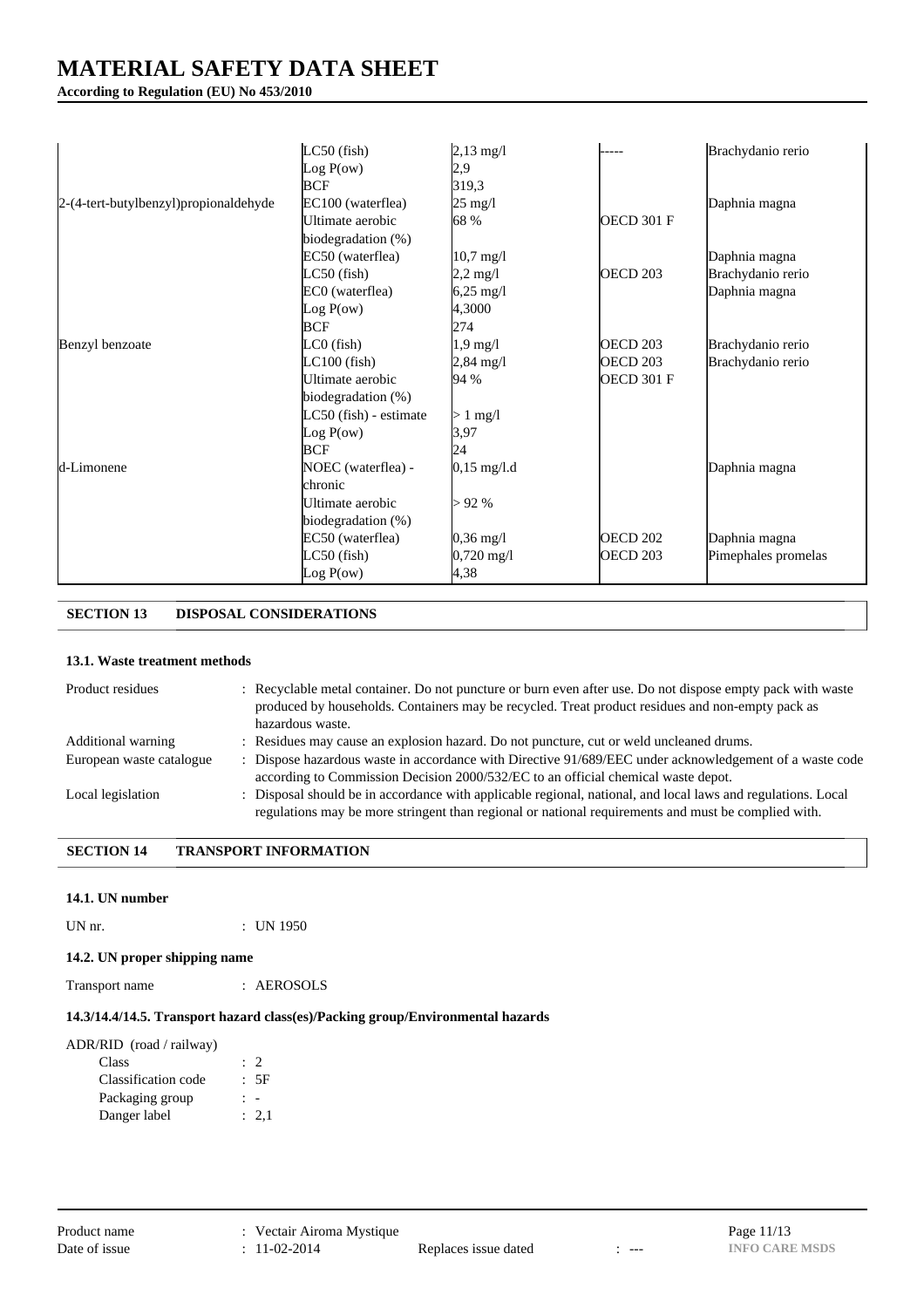**According to Regulation (EU) No 453/2010**



| IMDG (sea)           |                 |
|----------------------|-----------------|
| Class                | $\therefore$ 2  |
| Packaging group      |                 |
| $EmS$ (fire / spill) | : F - D / S - U |
| Marine pollutant     | : No            |
| IATA (air)           |                 |
| Class                |                 |

#### **14.6. Special precautions for user**

Other information : Country specific variations may apply. It is possible that a "Limited Quantity" exemption applies to the transport of this product.

#### **14.7. Transport in bulk according to Annex II of MARPOL 73/78 and the IBC Code**

Marpol : Not intended to be carried in bulk according to International Maritime Organisation (IMO) instruments. Packaged liquids are not considered bulk.

### **SECTION 15 REGULATORY INFORMATION**

#### **15.1. Safety, health and environmental regulations/legislation specific for the substance or mixture**

Community regulations : Regulation (EC) No 453/2010 (REACH), Regulation (EC) No 1272/2008 (CLP), 75/324/EEC (aerosols) and other regulations. In the UK it is recommended that all aerosols should be labelled on the back with the warning about the dangers of volatile solvent abuse. The label should contain the badge 'Solvent Abuse Can Kill Instantly' accompanied by the phrase 'Use only as directed'.

#### **15.2. Chemical safety assessment**

Chemical safety assessment : Not applicable.

## **SECTION 16 OTHER INFORMATION**

#### **16.1. Other information**

The information in this safety data sheet is compiled in compliance with Regulation (EC) No 453/2010 dated 20 May 2010 and accurate to the best of our knowledge and experience at the date of issue specified. It is the user's obligation to use this product safely and to comply with all applicable laws and regulations concerning the use of the product. This safety data sheet complements the technical information sheets but does not replace them and offers no warranty with regard to product properties.

Users are also forewarned for any hazards involved when the product is used for other purposes than those for which it is designed.

Changed or new information with regard to the previous release is indicated with an asterisk (\*).

Full text of R-phrases mentioned in section 3:

| R <sub>10</sub> | Flammable.                      |
|-----------------|---------------------------------|
| <b>R11</b>      | Highly flammable.               |
| R <sub>12</sub> | Extremely flammable.            |
| R <sub>22</sub> | Harmful if swallowed.           |
| R <sub>36</sub> | Irritating to eyes.             |
| <b>R38</b>      | Irritating to skin.             |
| R41             | Risk of serious damage to eyes. |
|                 |                                 |